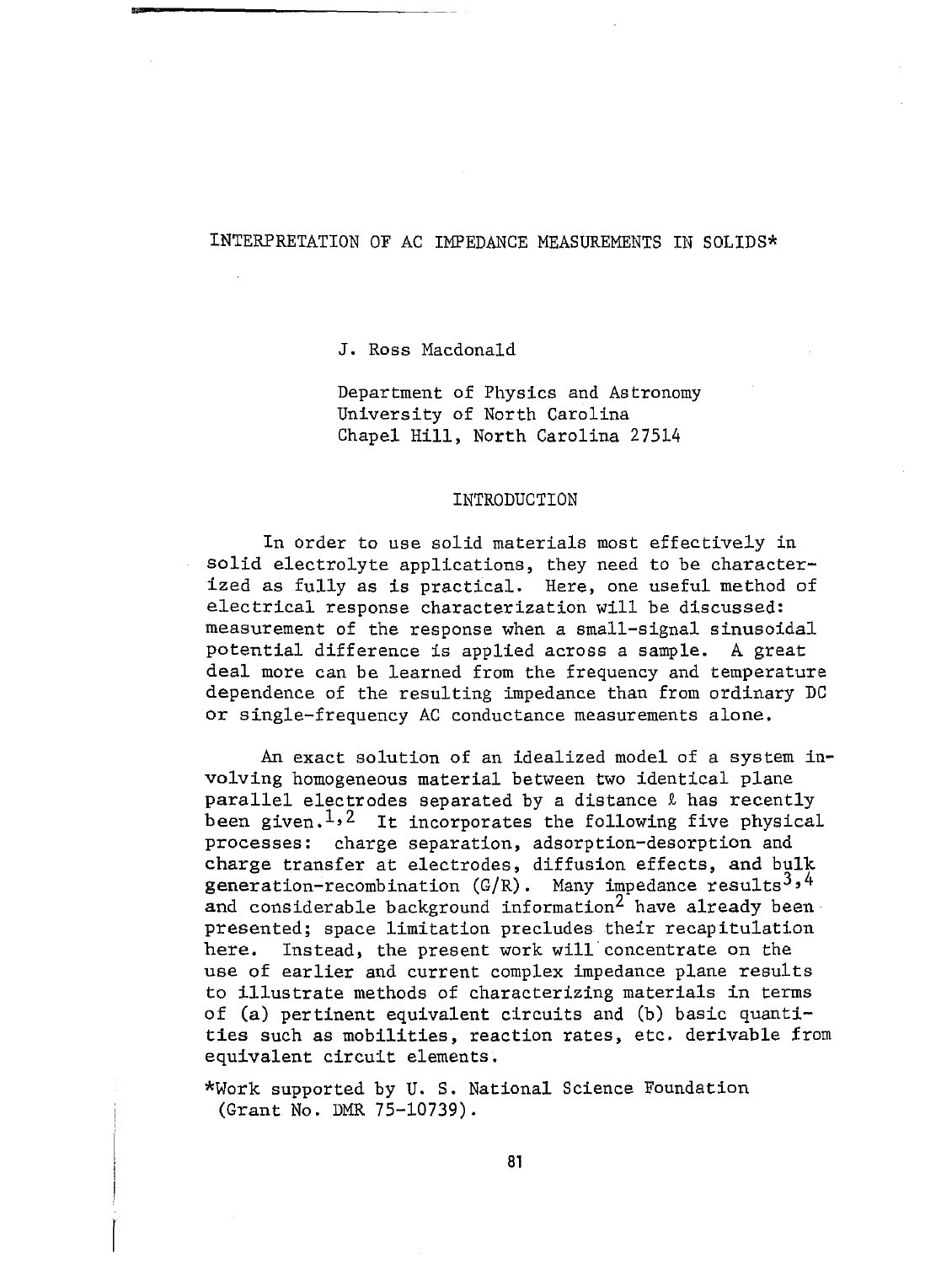#### PERTINENT PARAMETERS

Figure 1 shows the equivalent circuit following most<br>directly from the model.<sup>1</sup> All circuit elements will be given for unit electrode area. In general,  $C_1(0) = C_{10}$  is finite and  $R_4(\infty)$  is zero. Thus, the circuit necessarily incorporates an  $\omega = 0$  resistive path,  $R_n$ , and as  $\omega \rightarrow \infty$ , ordinary bulk response involving the geometric capacitance  $C = \varepsilon/4\pi\ell$ , and the bulk resistance,  $R_{\infty} = \ell/[(ez_e)(\mu_n + \mu_p^g)]$ .<br>Here  $R_{\infty}^{-1} = R_{\infty}^{-1} + R_{\infty}^{-1}$ ;  $\varepsilon$  is the dielectric constant of  $P_{\text{the}}^{0}$  material; the valence numbers,  $z_n$  and  $z$  of these charges have, for<br>the valence numbers,  $z_n$  and  $z$  of these charges have, for<br>simplicity, been taken equal to  $z$  here. For an intrinsic<br>conduction situation,  $n_e \equiv p_e \equiv c_i$ . The It is often convenient to use the normalized frequency  $\Omega \equiv$  $\omega\tau_D$  and to normalize circuit elements with  $R_{\infty}$  and  $C_{\sigma}$ . Such normalization will be denoted by a subscript "N." Thus,  $R_{DN}$  =  $R_N/R_\infty$ ,  $C_{1N}$  =  $C_1/C_\infty$ , etc. Also, let  $\pi_m = \mu_n/\mu_n$ .



Fig. 1 General equivalent circuit following from theory.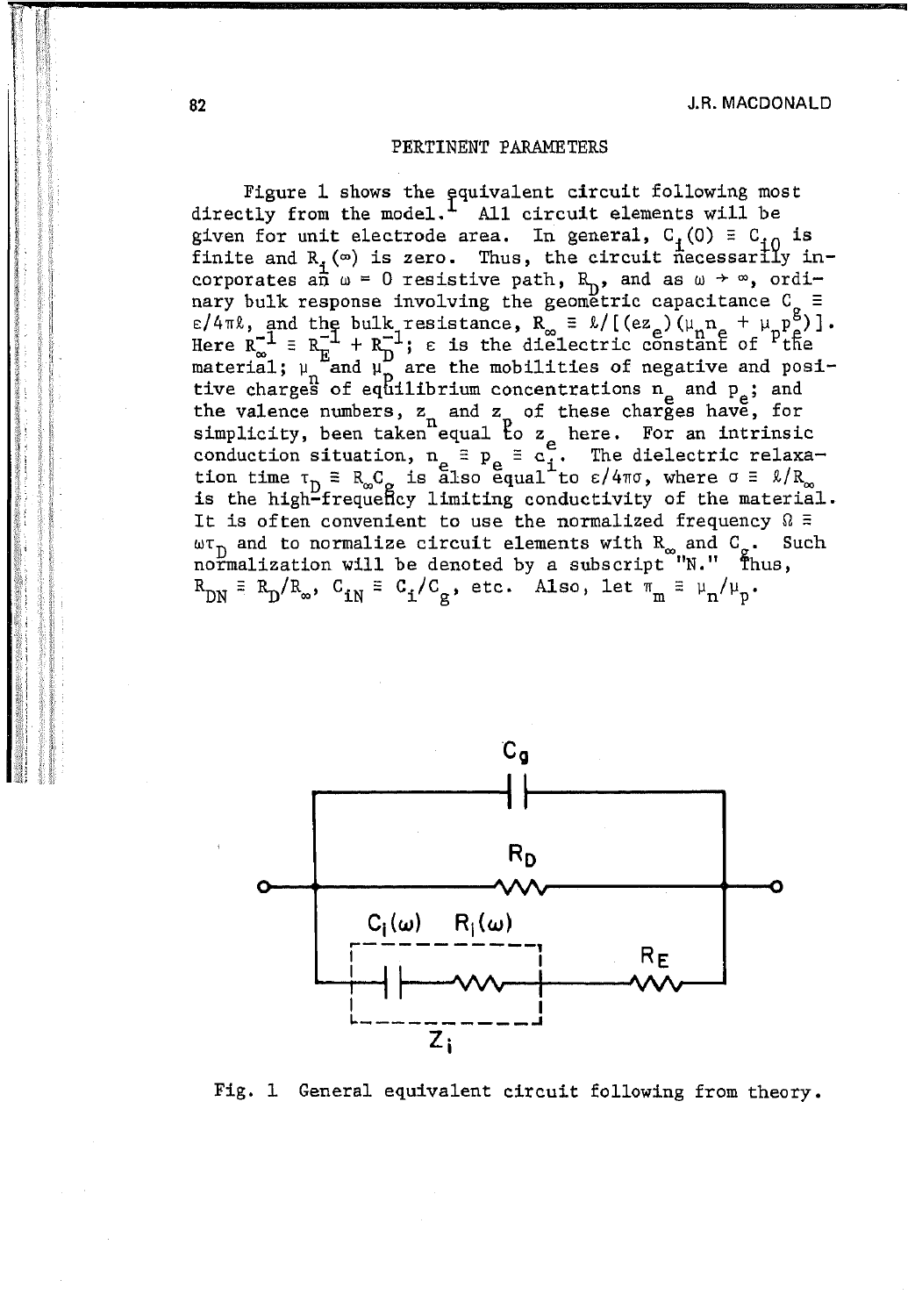For simplicity, the present analysis will deal primarily with complete blocking at the electrodes of mobile positive charges. Negative charges, however, may react at the electrodes with a heterogeneous rate constant  $k_{n}$ , related to a dimensionless boundary parameter r<sub>n</sub> by k<sub>n</sub>  ${}^{11}$  =  $(D_n/l)r_n$  = (kT $\mu_n/l e z_{\rho}$ )r<sub>n</sub>. Here k is Boltzmann's constant, T the absolute<sup>n</sup>temperature, and  $\ell$  the proton charge. When  $r_n = 0$ , negative charges are also completely blocked, a  $(r_p^n, r_n) =$  (0,0) situation. In the presence of adsorption,  $r_n$  becomes complex,  $5,6$  and one must introduce both its low-frequency limiting value  $r_{no}$  and its high-frequency value  $r_{no}$  as well as the internal adsorption relaxation time  $\tau_{\Lambda,n}$ . Generation/ recombination effects<sup>7,8</sup> will be largely neglected in the present work. Define  $N_{\alpha}$  as the net concentration of extrinsic centers, assumed fully dissociated, and N. as the concentration of neutral intrinsic centers before any dissociation. Then  $\chi = N_{\alpha}/2z_{\alpha}c_{\alpha}$  will determine the degree of extrinsic conduction and  $c_1/N_1$  the amount of intrinsic dis-sociation present.

## EQUIVALENT CIRCUITS

Although the model<sup>1</sup> yields relatively simple expressions for the  $R_{EN}$  and  $R_{DN}$  of Fig. 1, that for  $Z_{IN} = R_{IN} + (i\Omega C_{IN})^{-1}$  is very complicated, making it often diffi- $\text{curl}$  to use. Further, many of the effects of the five principal processes incorporated in the model are buried in the frequency dependence of  $C_{\mu}(\omega)$  and  $R_{\mu}(\omega)$ . Therefore, it is worthwhile to consider other kinds of circuits which may still represent the physical processes present adequately.

All linear circuits not containing inductance can be represented by either the Maxwell model, the left circuit of Fig. 2, or the Voigt model, the right circuit. By proper choice of element values, these two circuits can be made to have the same total impedance  $Z_m$  at all frequencies. right-hand circuit of Fig. 2 has been used to represent Nlayer Maxwell-Wagner (M-W) interfacial polarization. 9, 10 In this theory, it is assumed that the material involves <sup>N</sup> separate layers, each with its specific dielectric constant and conductivity. The two-layer model, being simplest, has often been used. It could be appropriate for <sup>a</sup> two-phase material such as a pressed and/or sintered compact in which somewhat conducting particles were dispersed in a matrix of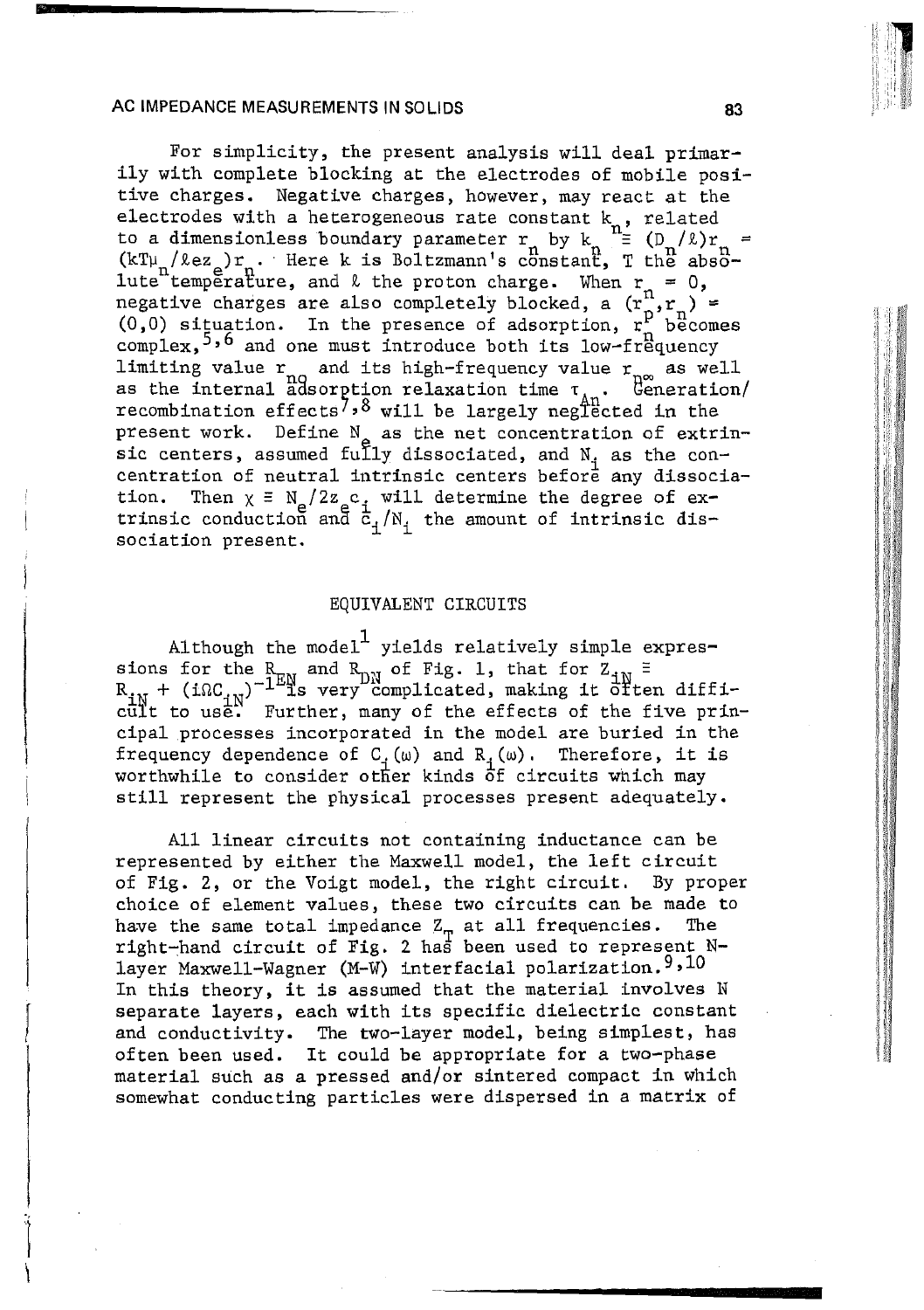

Fig. 2 Two equivalent circuits which may have the same overall impedance.

different conductivity or, in the absence of a matrix, the particles themselves might have a more or less homogeneous central region surrounded by oxygen-rich surface layers. Alternatively, the two layers might represent bulk and surface regions of a macroscopic sample. The two-layer model has been modified in various ways: for example by considering it as a two-layer capacitor with a continuous distribution of relaxation times  $11$  or by assuming  $12$  Schottky barriers are present in one of the layers and may cause the resistance and capacitance of the layer to depend upon the potential difference across it.

Notice that the M-W model even with the above generalization is rather simplistic. In a real N-layer M-W material, one might expect that each layer or phase could separately involve many of the physical effects discussed above.

Since the present homogeneous-material model can often lead to  $Z_m(\omega)$  response of essentially just the kind predicted by the infiomogeneous-material M-W model with N = 2 or 3, unless it is known that the material is strongly inhomogeneous, it seems wise first to try to analyze its response on the basis of a homogeneous model. If this is insufficient, then two such homogeneous models connected in series and involving different parameters might be considered. While it may sometimes be easy to mistake the response of a homogeneous system for an inhomogeneous one, distinction between them can frequently be made on the basis of their possibly different responses to a change of electrode separation distance,  $\ell$ .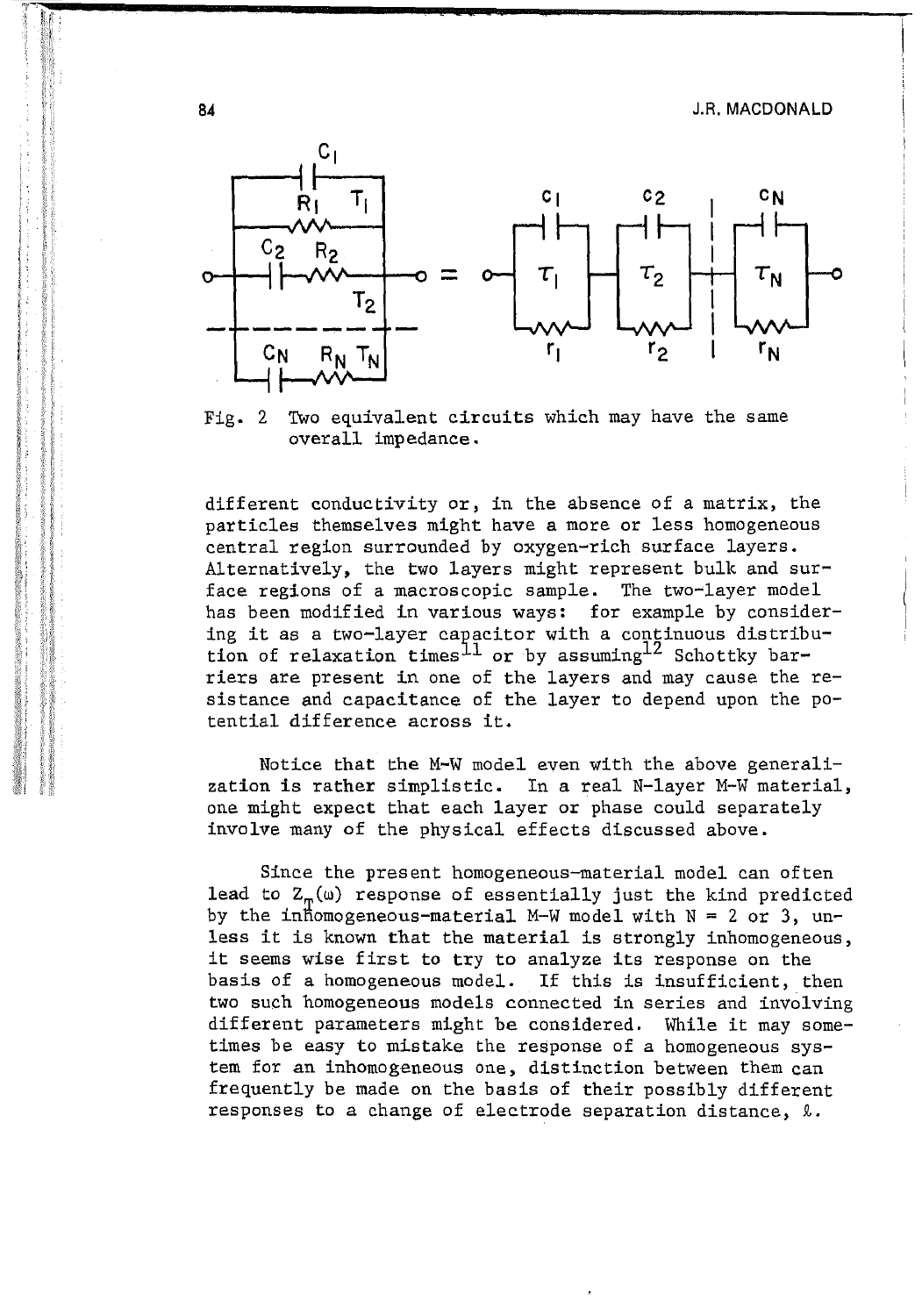Although the two circuits of Fig. 2 may be made entirely equivalent electrically, they may not be equivalent in terms of interpretive power for characterization purposes. When these circuits are thought to be appropriate, which one should be used? If each of the main processes which lead to the electrical response considered separately produces one of the series RC branches of the left-hand circuit, then this circuit will generally be more appropriate than the right-hand one, which will then characteristically involve mixtures of processes for each parallel RC section. From this point of view, dielectric relaxation with a distribution of relaxation times (N finite or infinite) seems better represented, as is customary, by the left than the right circuit. For a M-W system, involving layers physically in series, however, clearly the right hand one should be employed.

Further, when impedances or admittances (or complex dielectric constants<sup>13</sup>) are to be plotted as parametric functions of frequency in the complex plane, admittance plane (or complex dielectric constant) plots will be more appro~ priate when the left-hand circuit is the preferred one and impedance plane plots will be more appropriate for the right one.  $\sim$  For the present homogeneous model where, at least in For the present homogeneous model where, at least in the limit of very loosely coupled processes, each parallel RC section is associated with a separate process or physical region, impedance plane plotting is therefore preferred and will result in a connected series of arcs, each again associated with a single process and a single RC section. Analysis will then be greatly simplified since mixture of processes and effects will be avoided.

While straightforward transformation equations exist which lead from known values of the elements of the righthand circuit of Fig. <sup>2</sup> to values of the left-hand circuit elements, direct solutions for the reverse transformation are not very practical for  $N > 2$ . It would therefore be desirable if the present model led directly to a Voigt type of circuit instead of that of Fig. 1. Although it is not self-evident that the model can often be well represented by a Voigt circuit, it indeed can be.<sup>3,4</sup>

The resulting approximate circuit is shown in Fig. 3-a. This is an  $N = 5$  Voigt system except that the last two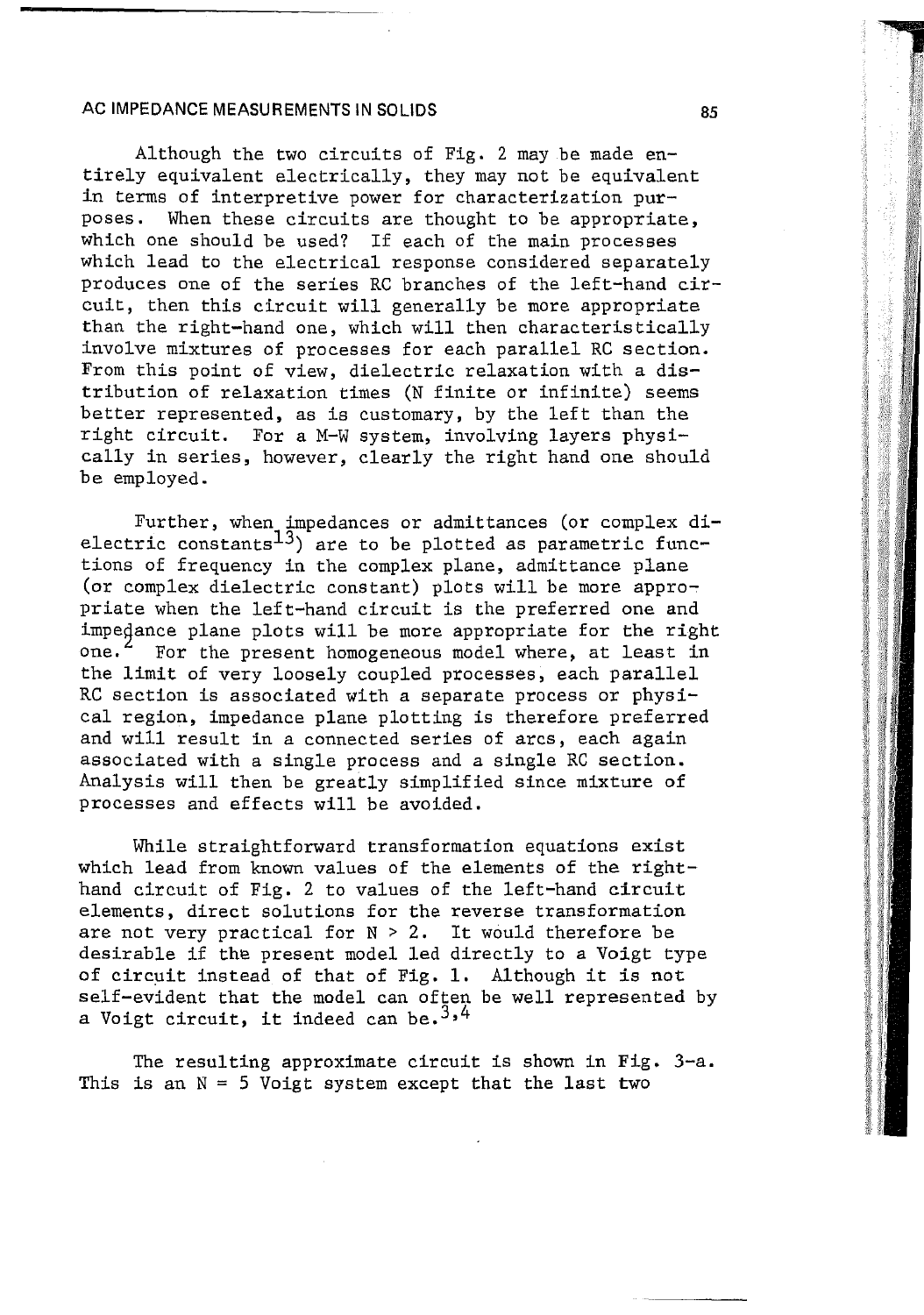



Fig. 3 (a) Equivalent circuit following from the present model. (b) Possible  $z_T^*(\omega)$  complex plane plot consistent with the circuit in *(a)*.

0'> 0-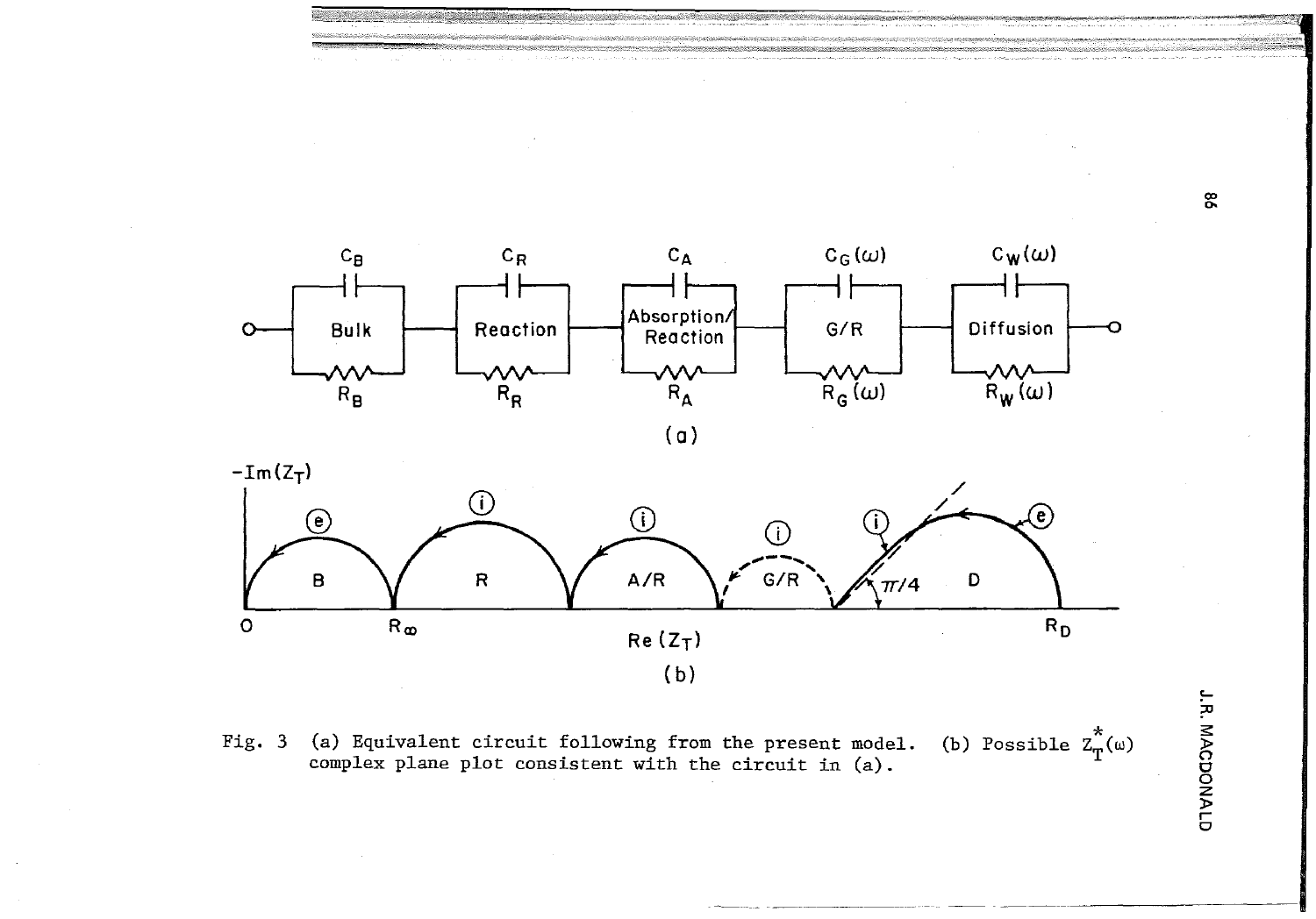#### AC IMPEDANCE MEASUREMENTS IN SOLIDS 67 NO. 1997 1998

sections may involve frequency dependent elements. The designations of the sections are appropriate only for very loose coupling; i.e., each time constant must differ from all others by at least a factor of  $10^2$ . Surprisingly, however, it turns out, based on least squares analysis of exact model results, that the circuit shown here is often an excellent approximation even in the close-coupled case. Then we must designate the elements as  $C_k$  and  $R_k$ , with  $k = 1, 2, ..., 5$ . It is hoped that future work will reveal how these parameters, each of which may in the close-coupled case depend on all processes, can be related to the basic material characterization parameters.

For simplicity, most of the following results will apply only to the intrinsic-conduction loosely coupled case. Unless the recombination internal relaxation time is much greater than  $\tau_{\rm D}$ , contrary to the intrinsic-conduction prediction of the Langevin diffusion theory of the bimolecular<br>recombination constant, <sup>2</sup> it turns out that the G/R contribu-

tion,  $Z_G$ , to  $Z_T \stackrel{\sim}{=} \sum_{k=1}^{5} Z_k$ , is negligible compared to the other k=l

contributions to  $\overline{z_n}$ . When it is not negligible,  $c_g$  and  $R_g$  may or may not be frequency independent,<sup>2</sup> depending on the value of  $\pi_m$ . Possible generation/recombination effects will be considered in detail elsewhere.

Fig. 3-b is a plot of  $Z_{T}^{*}$  = Re( $Z_{T}$ ) - i[Im( $Z_{T}$ )] in the complex plane for a loosely coupled situation. Arrows indicate the direction of increasing frequency. Frequently, not all these arcs will be significant at the same time. The *G/R* arc is shown dotted since it may be negligible under most conditions and may be either semicircular or similar in shape to the finite-length Warburg diffusion arc<sup>3</sup> shown at the right. The sizes of the arcs depend on the process parameters; they may thus vary widely in relative magnitude. They have only been shown roughly similar here in order to fit all five on the same diagram. Further, the order in which specific arcs appear may vary greatly depending on the time constants involved. The theory does not allow the *AIR* arc to occur at higher frequencies than the R are, however. Further, in cases of practical interest, the B arc will always lie at the left.

The present model, when well approximated by the circuit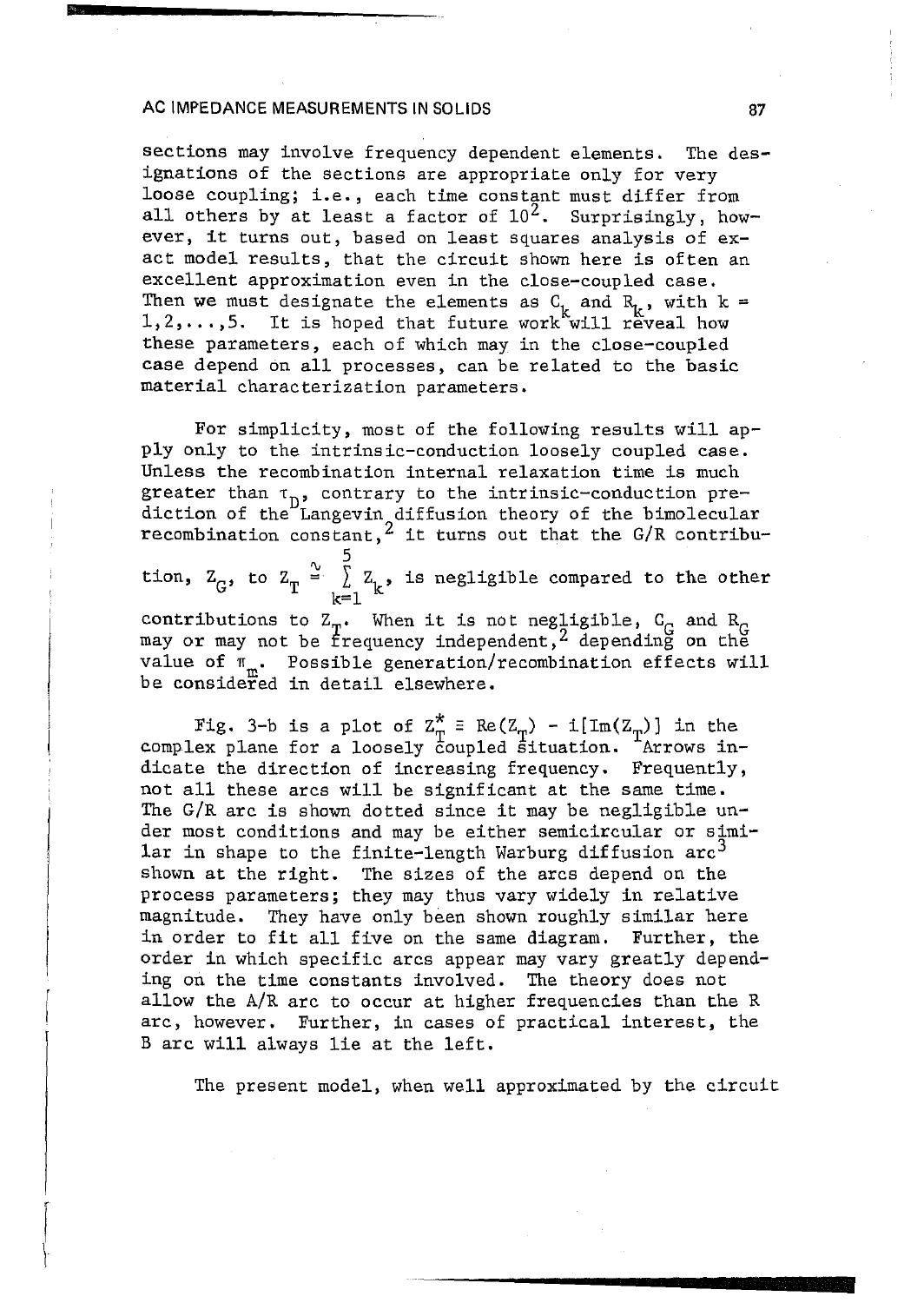of Fig. 3-a, leads to

$$
Z_{\text{TN}} = \sum_{k=1}^{5} Z_{kN} \approx \sum_{k=1}^{5} \left\{ \frac{(1 - \delta_{k5})R_{kN}}{(1 + i\Omega \tau_{kN})} + \left(\frac{\delta_{k5}}{\tau_{m}}\right) \left(\frac{\tanh(i\Omega \tau_{kN})^{1/2}}{(i\Omega \tau_{kN})^{1/2}}\right) \right\},\tag{1}
$$

where  $\delta_{k,j}$  is Kronecker's delta and  $\tau_{k,N} \equiv R_{k,N} C_{k,N}$ . In the usual case where the normalized bulk time constant is well  $\frac{1}{2}$  from the others  $\frac{1}{2}$ <sub>kN</sub>  $>$   $\frac{1}{2}$  T<sub>BN</sub>  $\frac{2}{3}$  1, k = 2 to<br>5) B  $\frac{1}{2}$  B  $\frac{1}{2}$  1 and  $\frac{1}{2}$   $\frac{1}{2}$   $\frac{1}{2}$  1N Application current 5),  $R_{1N} \stackrel{Q}{=} R_{BN} \stackrel{Q}{=} 1$  and  $C_{1N} \stackrel{Q}{=} R_{BN} \stackrel{Q}{=} 1$ . Approximate expres-<br>sions for the other normalized parameters will be discussed in the next section. Note that each semicircle of Fig. 3-b is associated with one of the  $k = 1$  to 4 terms, while the  $k = 5$  term accounts approximately for finite-length Warburg response.

Sometimes, experimental arcs are depressed<sup>4</sup> (less than a semicircle), possibly arising from a continuous distribution in one or more of the elements of the given process. Under some circumstances, the present model can yield some depression for the reaction arc without distributed elements, however.<sup>4</sup> Depression can be accounted for heuristically in the present approximate approach by writing<sup>4,14</sup> each k = 1 to 4 denominator in (1) in the Cole-Cole<sup>13</sup> form  $[1 + (i\Omega\tau_{LN})]$ , where  $\alpha_L$  is a distribution parameter  $\mathbf{K}$ ], where  $\mathbf{\alpha}_{\mathbf{k}}$  is a distribution parameter which is  $\ddot{\tilde{z}}$  are when there is no distribution.<sup>13</sup> It is sometimes found experimentally that the straight line portion of the diffusion arc lies at an angle different from the theoretical Warburg value of  $\pi/4$ . One possible way of accounting heuristically for such a result is to raise the k = 5 [tanh(  $1/2$ ]/(  $1/2$  quotient to the  $(1 - \alpha_c)$  power, with  $-1 \leq \alpha_c \leq 1$ . This modification is quite similar in effect to the skewed-arc Davidson-Cole heuristic relaxation distribution modification. <sup>15</sup> It is likely to be more appropriate here, however, since the approximate  $k = 5$  term in Eq. (1) follows directly from the detailed model when  $\alpha_{5} = 0.$ 

Finally, the circled "e's" and "i's" in Fig. 3-b stand for extensive and intensive. Here "intensive" means that the R and C parameters of the arc are independent of  $\ell$ . Arcs or portions of arcs which are extensive will, in contrast, change with change in  $\ell$ , helping somewhat to identify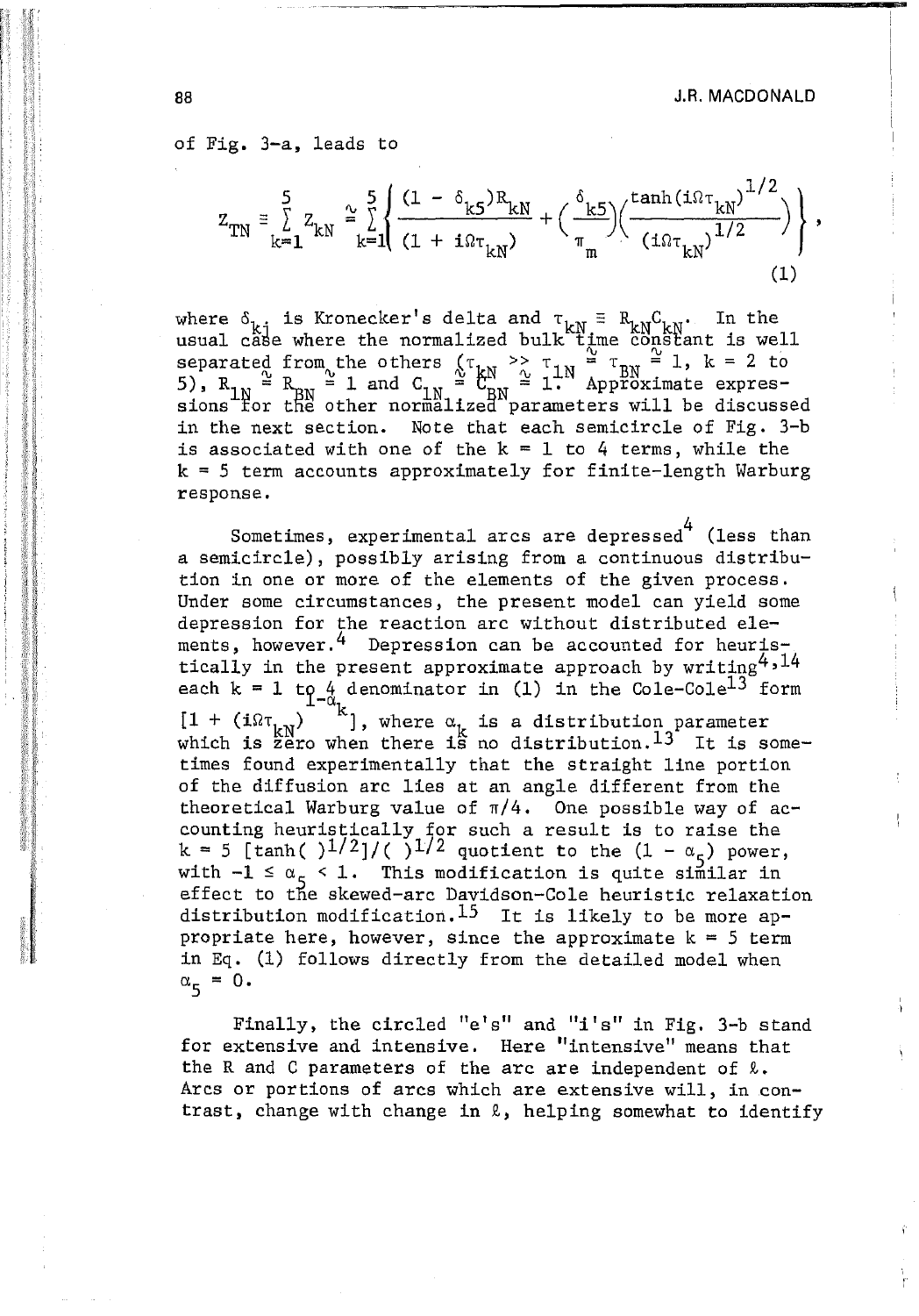an experimental arc as being associated with a specific process in the loosely coupled case.

# CHARACTERIZATION RESULTS AND POSSIBILITIES

There are many different ways to plot frequency response<sub>c</sub>results. Some of them have been discussed elsewhere. $\ell$  It has been found that the present model (with  $\alpha_{l}$  = 0 for all k) can lead to frequency dependence of C  $_{l}$ , the overall parallel capacitance of the system, of the form  $\omega$ <sup>-m</sup> over an appreciable range with m = 0.5, 1, 1.5, and 2 and even some intermediate values. For characterization, however, only a complex-plane  $Z_{\tau}^{*}(\omega)$  plot is needed. Then, the data may be analyzed with as many terms of Eq.  $(1)$  as required, preferably by nonlinear least squares fitting (of, e.g.,  $Im[Z_m(\omega)]$ , to determine the pertinent R and C parameters. Equation (1) may be transformed to unnormalized form by omitting N's, multiplying the last term by R<sub>∞</sub>, and changing  $\Omega$  to  $\omega$ . Once R<sub>1</sub>  $\stackrel{\sim}{=}$  R<sub>∞</sub> and C<sub>1</sub>  $\stackrel{\sim}{=}$  C<sub>o</sub> values have been found, the remaining parameter estimates flay be normalized with them.

The remaining figures illustrate various response possibilities for the intrinsic-conduction, loose-coupled gituation with G/R effects negligible. Figure 4-a shows  $Z_{\rm m}^{\sim}$ , equivalent circuit, and  $Y_{T} = \overline{Z}_{T}^{-1}$  results in the simplest situation, that of bulk response only:  $(r_n, r_n) = (\infty, \infty)$ , implying ohmic electrodes. Here,  $C_1 = C_1^2 + C_2^2 + C_3^2 + C_4^2$ <br>  $R_\infty$ ,  $\omega_B = \tau_1^{-1} = (R_\infty C_0)^{-1}$ , and  $C_\infty = R_\infty^{-1} = (R_Z \frac{g}{c}/\ell \frac{g}{\nu} (\mu_B + \mu_p)$ .<br>
Values of  $R_\infty (= R_p^2)$  here) and C can only yield, in this ordinary conduction case, estimates of  $\varepsilon$  and  $(\mu_n + \mu_p)c_i$ .

Somewhat more can be learned from the completely blocking (0,0) case of Fig. 4-b. Here  $\omega_{\rm B}$  is as above but  $\omega'$  involves a mixture of bulk and interface parameters. Define the Debye length for the present  $z_n = z_n \equiv z_e$  case as  $L_h = [\varepsilon kT/4\pi(\varepsilon z))^2(n_A + p_A)]^{1/2}$  in the extrinsicintrinsic situation. The effective Debye length,  $L_a$ , is in general a frequency-dependent function of  $\chi$ , recombination,7,8 and mobility parameters. For most practical purposes, one may use  $L = L_p$ , however. In the intrinsic case one should use  $L_e \stackrel{e}{=} \sqrt{2}L_D^{D'}$  for slow or zero (c<sub>1</sub> = N<sub>1</sub>) re-<br>combination under the following conditions: (a)  $\mu_p = 0$ , all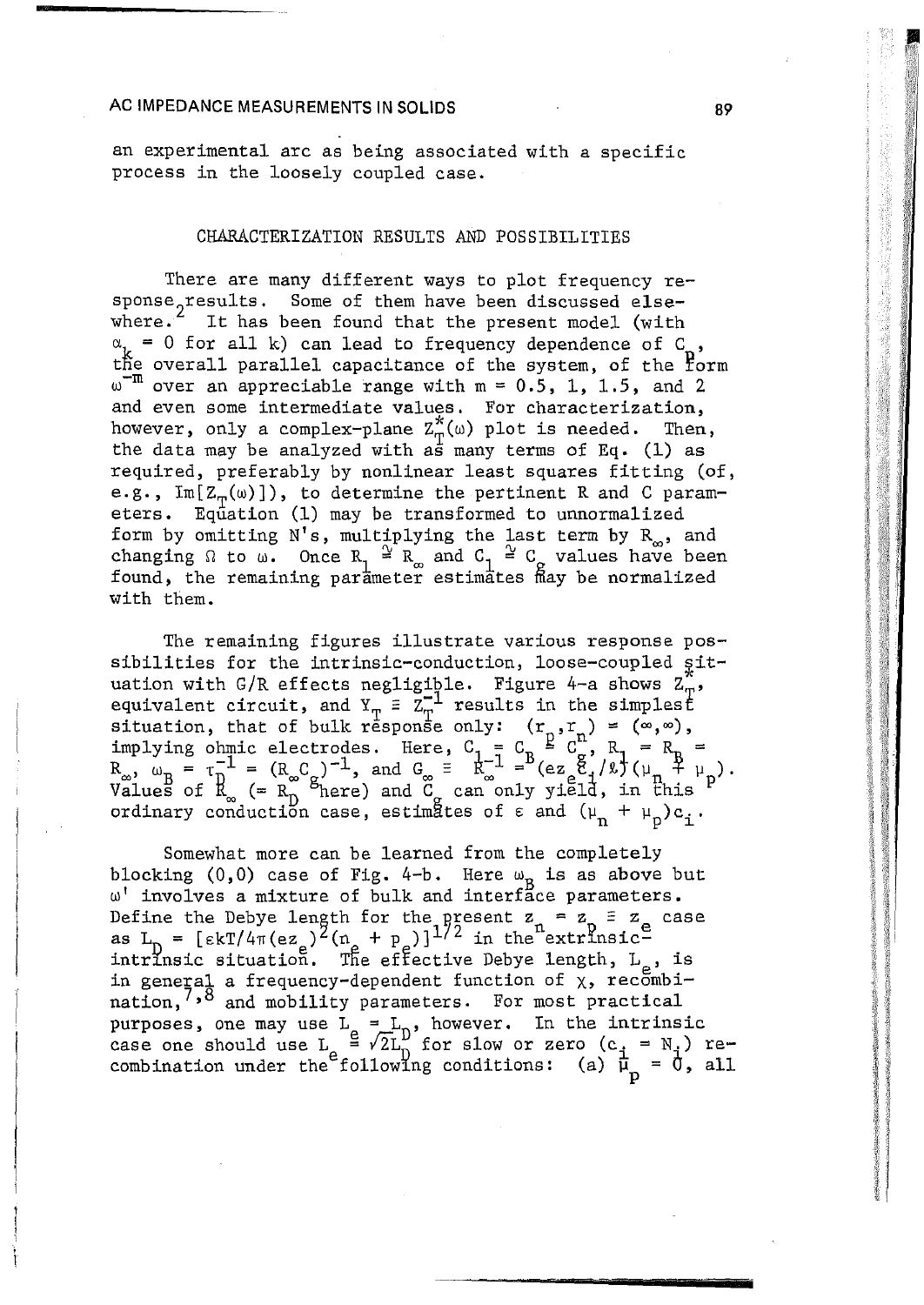

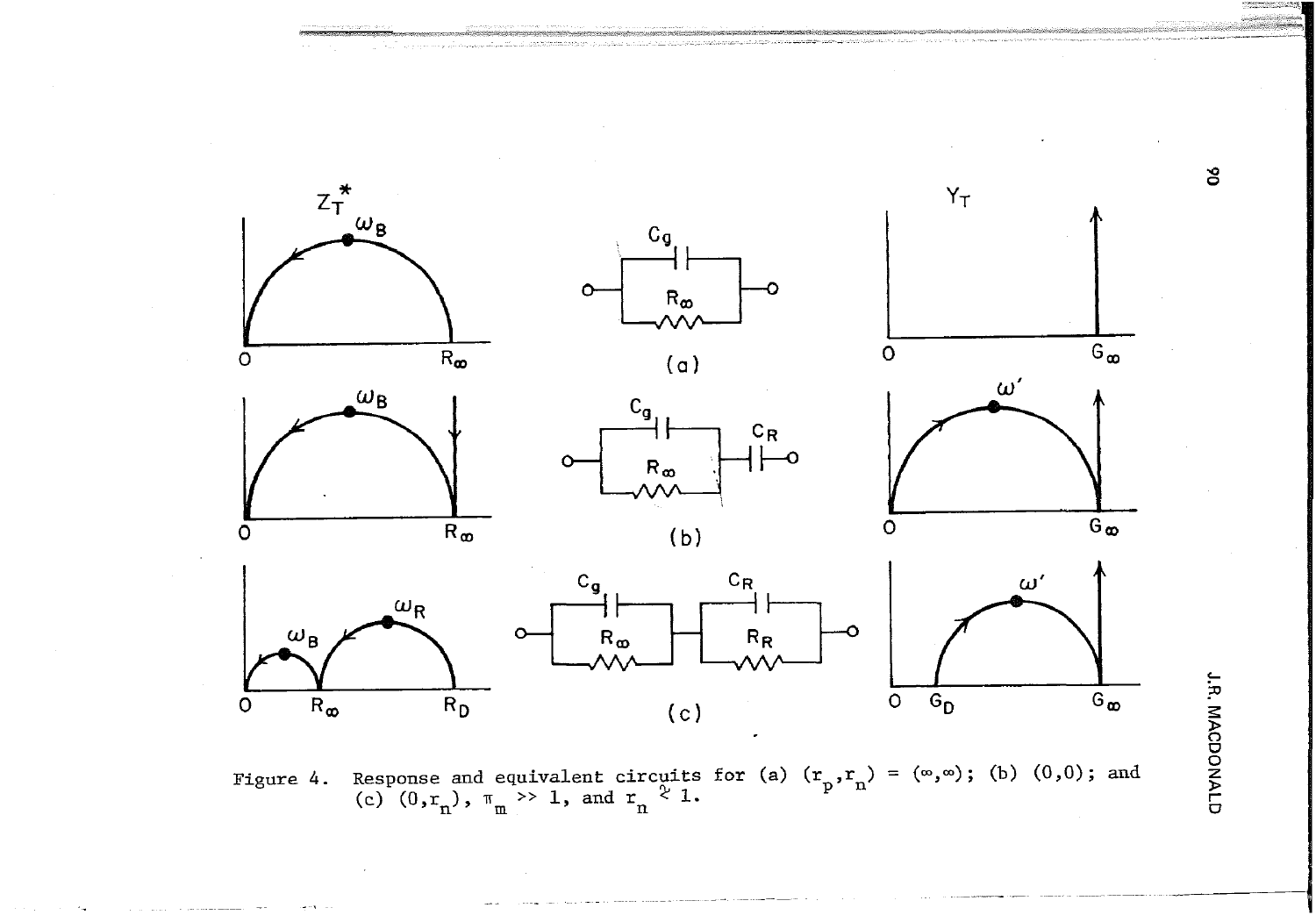$\Omega$ , and (b)  $\mu_{n} \ll \mu_{n}$ ,  $\Omega \stackrel{\sim}{>} \pi_{m}^{-1}$ . In this latter case, the frequency is too high for posttive charges to move appreciably in a half cycle and they thus act as if they were immobile. Let  $M = \ell / 2L$  and  $M = \ell / 2L$ , always taken >>1 here. Then<br>it is found  $2.94$  in the present case that  $C_R = M_Q C_Q = \epsilon / 8 \pi L$ , just the double-layer capacitance of two layers (one at each<br>electrode) in series. Here, where a value of C<sub>p</sub> is availelectrode) in series. Here, where a value of  $C_R$  is available,  $\varepsilon$ ,  $c_1$ , and  $(\mu_n + \mu_p)$  can generally be found.

For the  $(0,r_n)$  situation of Fig. 4-c, the material can be even better characterized. Here  $C_{\text{RN}} = (M + r_n)$ ,  $R_{\text{RN}} \stackrel{?}{=} 2/r_n$ , and  $\omega_{\text{R}} = r_{\text{R}}^{-1}$ . One obtains the 4-b results when  $r_n = 0$ , of course. Here, where  $\mu_n >> \mu_n$ , analysis yields estimates of  $\varepsilon$ ,  $c_1$ ,  $\mu_n$ , and  $k_n \equiv N_{k_n\infty}$ . This is the situation where an electrode reaction is the limiting chemical step. Note that  $R_{DN} \equiv (1 + \pi_m^{-1})(1 + (2/r_n)) \stackrel{\sim}{=} 1 + R_{RN}$  in the present case.

Figure 5-a shows the complementary situation, that where diffusion is the limiting step. Note that here  $\mu_n$ , the mobility of the discharging carrier, may be much smaller than that of the blocked carrier. The low-frequency arc of the  $Z_m^*$  diagram arises from the k = 5 term of Eq. (1). Its initial (high-frequency) slope is unity when  $\alpha_5 = 0$ , the only case considered here. The height of this arc is about only case considered here. The height of this arc is about 0.42  $\pi^{-1}$ R<sub>o</sub> and its width about  $\pi^{-1}$ R<sub>o</sub>. Here  $R_{\text{DN}} \stackrel{\simeq}{=} 1 + \pi^{-1}$ .<br>Thus for  $\pi_{\text{m}} \leq 1$ ,  $\pi_{\text{m}}^{-1}$ R<sub>o</sub>, which is proportional to  $[\mu_n(1 + \pi_m)]^{-1}$ , involves essentially only  $\mu_n$ , the smaller <sub>2</sub> motility. In the present case,  $\tau_{5N}$  may be approximated by  $bM^2[(2N_i - c_i)/c_i] \equiv [(2 + \pi_m + \pi_m^{-1})/4][(2N_i - c_i)/c_i]M^2$ , which takes incomplete intrinsic dissociation  $(c_i, c_i, N_t)$ into account. Thus,  $\tau_5 = \tau_5 N^T D^2 (b\lambda^2/2) (D + D^1)^{-1}$ <br> $\Gamma(2N - a)$  (c) c) Clossly para because  $\tau_5 N^T$  $[(2N_1 - c_1)/c_1]$ . Clearly,  $5^N$  Lan become very large and  $\omega_{\text{w}} \approx 2.575^{12}$  very small when c<sub>i</sub> << N<sub>1</sub>. The present k = 5<br>term needs some modification<sup>12</sup> when  $\overline{\pi}_{\text{m}} \times M^{-1}$ . When  $\pi_{\text{m}} \sim 1$ , analysis of data of the present type  $^{\rm m}_{\rm can}$  yield estima $^{\rm m}_{\rm ces}$  of  $\epsilon$ , c<sub>.</sub>,  $\mu_n$ , and  $\mu$  if N. is known independently or  $\epsilon$ , N<sub>1</sub>,  $\mu_n$ , and  $\mu$  if M {and thus c<sub>1</sub>} is obtained independently.<br>The reaction rate constant,  $k_n$ , will be too large here  $(r \gg 1)$  to be determinable from the data (reaction arc too small to measure).

The results of Fig. 5-b can appear when adsorption of a charged species on the electrode occurs.<sup>5,6</sup> The boundary parameter  $r_n$  is then complex,  $r_n^*$ , and may involve  $r_{n0}$ ,  $r_{n\infty}$ ,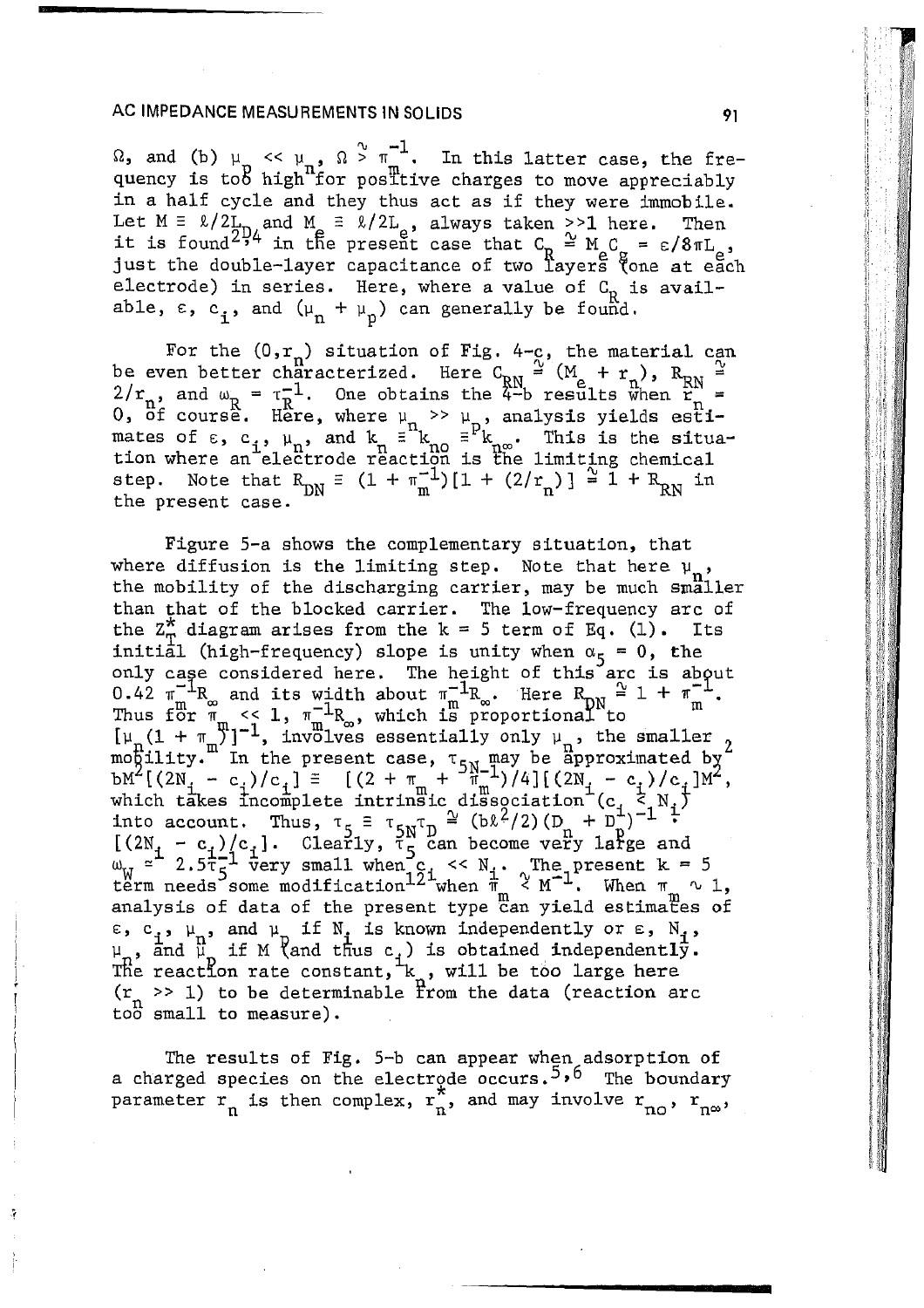

 $\sim 10^4$ 

J.R. MACDONALD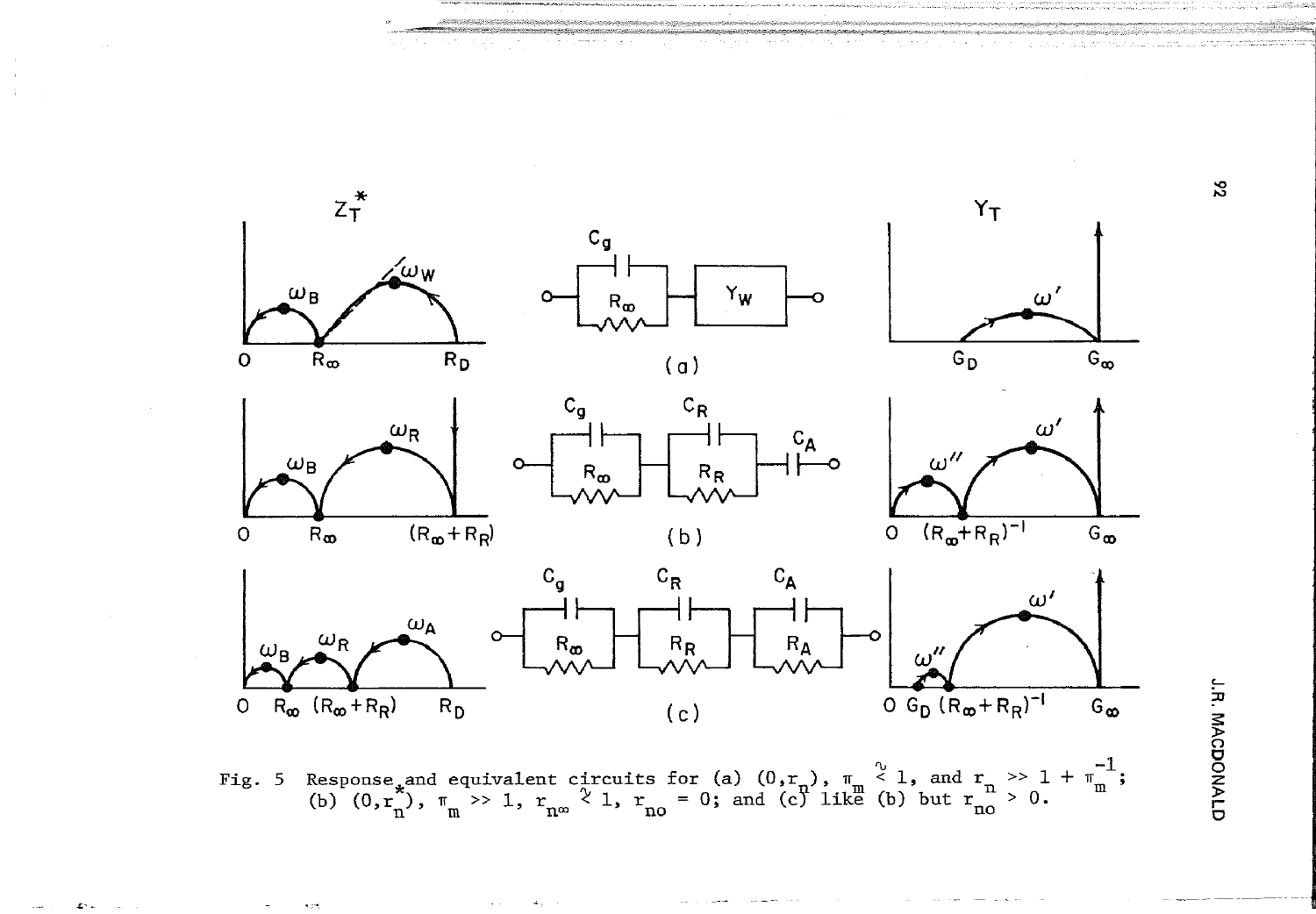and  $\xi_{An} = \tau_{AN}/\tau_{D}$ . In the loosely coupled case,  $\xi_{An} \ge$ <br>100  $M_{e}$ , and for  $\pi_{m} \gg 1$ ,  $C_{AN} \ge \xi_{An} r_{n\infty}/2$ . Then, data analysis can yield estimates of  $\epsilon$ ,  $\alpha$ ,  $\mu$ ,  $k_{\text{no}}$ , and  $\tau_{\text{AV}}$ .<br>The latter two quantities may themselves be expressed in The latter two quantities may themselves be expressed in terms of more basic properties of the system, as discussed elsewhere.<sup>5</sup> Note that when  $R_p \gg R_m$  and frequency response measurements don't extend to high enough frequencies to delineate the bulk semicircle, the present adsorptionreaction results can be easily confused with the bulk-double layer response of Fig. 4-b. The two similar responses can be readily distinguished, however, on the basis of their extensive or intensive dependence. Further, note that S-b shows that the electrode reaction semicircle may appear even in a kind of completely blocking situation, one where  $R_n =$  $\infty$ . Unless frequency response measurements are extended to sufficiently low frequencies to show the beginning of the C<sub>A</sub> capacitative rise, the presence of adsorption may not  $e\overline{v}$ en be recognized.

The conditions appropriate for the results shown in Fig. 5-c are similar to those discussed above except that  $r_{\text{no}} \neq 0$  and  $r_{\text{no}} \geq r_{\text{no}} > 0$ . In this case, loosely coupled<br>results are  $C_{\text{on}} \cong (M_2 + r_{\text{no}})$ ,  $R_{\text{on}} \cong (2/r_{\text{no}})$ ,  $C_{\text{on}} \cong$ results are  $C_{\text{RN}}^{\text{no}} \cong (M^{\text{o}} + r_{\text{no}})$ ,  $R_{\text{RN}} \cong (2/r_{\text{no}})$ ,  $C_{\text{AN}} \cong (2/r_{\text{no}})$ ,  $C_{\text{AN}} \cong (2/r_{\text{no}})$ ,  $C_{\text{AN}} \cong (2/r_{\text{no}})$ ,  $C_{\text{AN}} \cong (2/r_{\text{no}})$ ,  $C_{\text{AN}} \cong (2/r_{\text{no}})$ ,  $C_{\text{AN}} \cong (2/r_{\text{no}})$ ,  $C_{\text$  $H^{\text{max}}_{\text{Here, R}_{\text{min}}}$ , and  $h^{\text{max}}_{\text{min}}$  (1  $\pm$   $\frac{2 \cdot 1}{1}$   $\frac{1}{4}$   $\frac{1}{4}$   $\frac{1}{2}$   $\frac{1}{2}$   $\frac{1}{4}$   $\frac{1}{2}$   $\frac{1}{2}$   $\frac{1}{2}$   $\frac{1}{2}$   $\frac{1}{2}$   $\frac{1}{2}$   $\frac{1}{2}$   $\frac{1}{2}$   $\frac{1}{2}$   $\frac{1}{2}$   $\frac{1$  $1 + (2/\mathcal{L}_{\text{no}}^{\text{IN}})$ . The radial frequency at the peak of the A/R arc,  $\omega_A$ , becomes, in the present case,  $\omega_A = (\tau_B R_{AN} C_{AN})^{-1}$ .<br> $\tau_{AN}^{-1}(r_{n}^{\ A}(r_{n}^{\ A})$ . It turns out for the situation of Fig. 5-c. that as coupling increases and  $\xi_{AN}$  decreases below ~ 100M  $\omega_3 = \tau_3^{-1}$  always remains larger than  $\omega_2$ . In fact, C<sub>3N</sub> de-<br>creases from the above C<sub>AN</sub> >> C<sub>DN</sub> value and approaches the smaller uncoupled  $C_{RN}$  vaile of  $\widehat{R}^{N}$ , while  $C_{ZN}$  simultaneously increases above this value. At the same  $t_{\text{me}}^{\text{IR}}$ ,  $R_{2N}$  decreases toward zero and  $R_{3N}$  increases toward  $R_{DN} = 1 \frac{\dot{\omega}}{2} (Z/r_{p0}).$ Thus, for sufficiently small  $\xi_{\text{AN}}$ ,  $\text{Z}_{\text{2N}}$   $\overset{\text{L}}{\rightarrow} 0$ , and  $\text{Z}_{\text{3N}}$  then<br>plays the reaction role, involving as before the doublelayer capacitance and a reaction resistance of  $(2/r_{\text{no}})R_{\infty}$  inlayer capacitance and a reaction resistance of  $(2/r_{\text{no}})R_{\text{no}}$  in-<br>stead of the uncoupled  $R_{\text{p}}$  value of  $(2/r_{\text{no}})R_{\text{no}}$ . The original<br>reaction arc disappears and its place is filled by what was, in the loosely coupled region, the adsorption-reaction arc. Therefore, if only <sup>a</sup> single reaction arc is present, it will usually be impossible to establish which of  $r_{\text{on}}$  or  $r_{\text{on}}$  is involved, although they are of course identical in the absence of adsorption.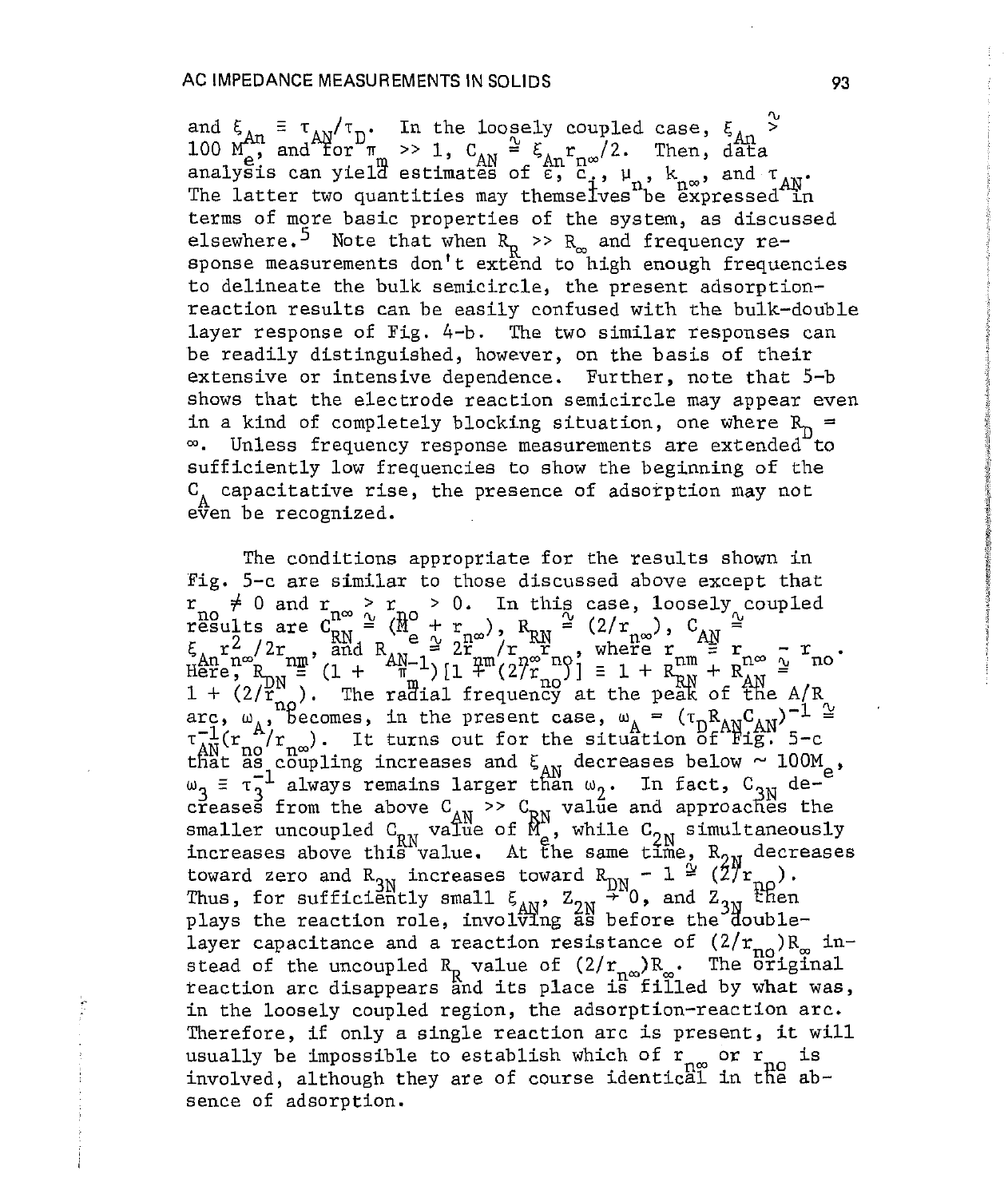There are numerous further curve-shapes which can arise from  $Z_2 \stackrel{\Delta}{=} Z_4$  in the loosely-coupled situation. Some of them from  $Z_3 \stackrel{\simeq}{=} Z_A$  in the loosely-coupled situation. Some of the appear in Fig. 6-a. Note that when  $r_{\rm no} > r_{\rm no}$ ,  $r_{\rm nm} < 0$  and both C<sub>AN</sub> and R<sub>AN</sub> are negative, leading to the negative-<br>capacitance arcs shown below the real axis. The largest such semicircle, appearing for  $r_{\text{no}} \rightarrow \infty$ , is the mirror image of the reaction semicircle. Further when -2 < r < 0,  $R_{\text{DM}}$  < 0, and thus the differential resistance of the system  $R_{\text{DN}}$  < 0, and thus the differential resistance of the system is negative in the low frequency limit. The result of Fig. 6-b shows that a diffusion arc may appear at even lower frequencies than the reaction and A/R arcs. Experimental results of just this form have been found by Gabrielli.

Finally, Fig. 7 shows some further possible combinations of R, A/R, and D arcs. Typical parameter values yielding<sub>s</sub>results similar to those of Fig. 7-a and 7-b are yielding results similar to those of Fig. 7-a and 7-b are<br>  $r_{\text{max}} = 10^9$ ,  $r_{\text{max}} = 0$  for 7-a and 2 for 7-b,  $\xi_{\text{An}} = 2$ ,  $\pi_{\text{m}} =$ <br>  $10^{-1}$ , and  $M = M_{\text{e}} = 10^3$ . Values leading to shapes similar<br>
to 7-c and 7-d  $\zeta_A = 4 \times 10^8$ ,  $\pi_B = 10^{-1}$ , and  $M = M = 10^3$ . Notice that<br> $\zeta_{A} = 4 \times 10^8$ ,  $\pi_B = 10^{-1}$ , and  $M = M = 10^3$ . Notice that the large decrease in  $r_{\text{no}}$  has been compensated by a large increase in  $\xi_{\text{An}}$  so that  $\text{C}_{\text{AN}}$  is roughly the same in the a, b and c, d cases. Many other arc combinations are possible. For example, any of the A/R arc shapes of Fig. 6-a could occur at the right of the 7-cand 7-d diagrams, not just those shown.

In conclusion, it is worthwhile to summarize some general expressions which should be useful for data analysis tn arbitrary  $(0,r_n^*)$ ,  $\pi_m$ , and conduction-type situations. Let  $\pi_{\text{f}} \equiv n^{*}/p^{*} \stackrel{\sim}{=} (\phi + \frac{m}{\lambda})/(\phi - \chi)$ , where  $\phi \equiv (1 + \chi^{2})^{1/2}$ . Here  $x^2$  >> 1 for strong n-type doping;  $x = 0$  for intrinsic conditions; and  $\chi \ll -1$  for strong p-type doping. Further, define  $\delta_n \equiv \pi_f/(1 + \pi_f)$  and  $\epsilon_n \equiv \pi_e/(1 + \pi_e)$ , where  $\pi_e \equiv \pi_m \pi_f$ . for strong n-type doping;  $\chi = 0$  for intrinsic condi<br>and  $\chi \ll -1$  for strong p-type doping. Further, de-<br> $n^{\frac{1}{m}} \pi f(1 + \pi_f)$  and  $\varepsilon_n \equiv \pi_e/(1 + \pi_e)$ , where  $\pi_e \equiv \pi_m$ <br> $n = \varepsilon_{n}^{-1}[1 + (2/\tau_{n-}))$ . For loose coupling one fin Then  $R_{DN} = \varepsilon_n^{-1} [1 + (2/r_{no})]$ . For loose coupling one finds:  $R_{1N} \stackrel{\cong}{\sim} R_{BN} \stackrel{\cong}{\sim} 1$ ,  $C_{1N} \stackrel{\cong}{\sim} C_{BN} \stackrel{\cong}{\sim} 1$ ;  $R_{2N} \stackrel{\cong}{\sim} R_{RN} \stackrel{\cong}{\sim} 2/\epsilon_n r_{n\infty}$ ,  $C_{2N} \stackrel{\cong}{\sim} C_{RN} \stackrel{\cong}{\sim} N + \epsilon_n r_{n\infty}$ ; and  $R_{3N} \stackrel{\cong}{\sim} R_{AN} \stackrel{\cong}{\sim} 2r_{nm}/\epsilon_n r_{n\infty} r_{n\infty}$ ,  $C_{AN} = \xi_{An} (\epsilon_n r_{nm})^2 / 2 \epsilon_n r_{nm}$ . As already mentioned,  $Z_{AN}$  will often be negligible compared with the other contributions to  $Z_{\text{TM}}$ . The  $\pi_{\text{m}}$  appearing in the fifth term of Eq. (1) should be replaced by the more general  $\pi_{\alpha}$ . The approximate expression for  $\tau_{5N}$  already given above may be used (with the factor b given more generally<sup>1</sup>) in the  $Z_{5N}$  part of Eq. (1)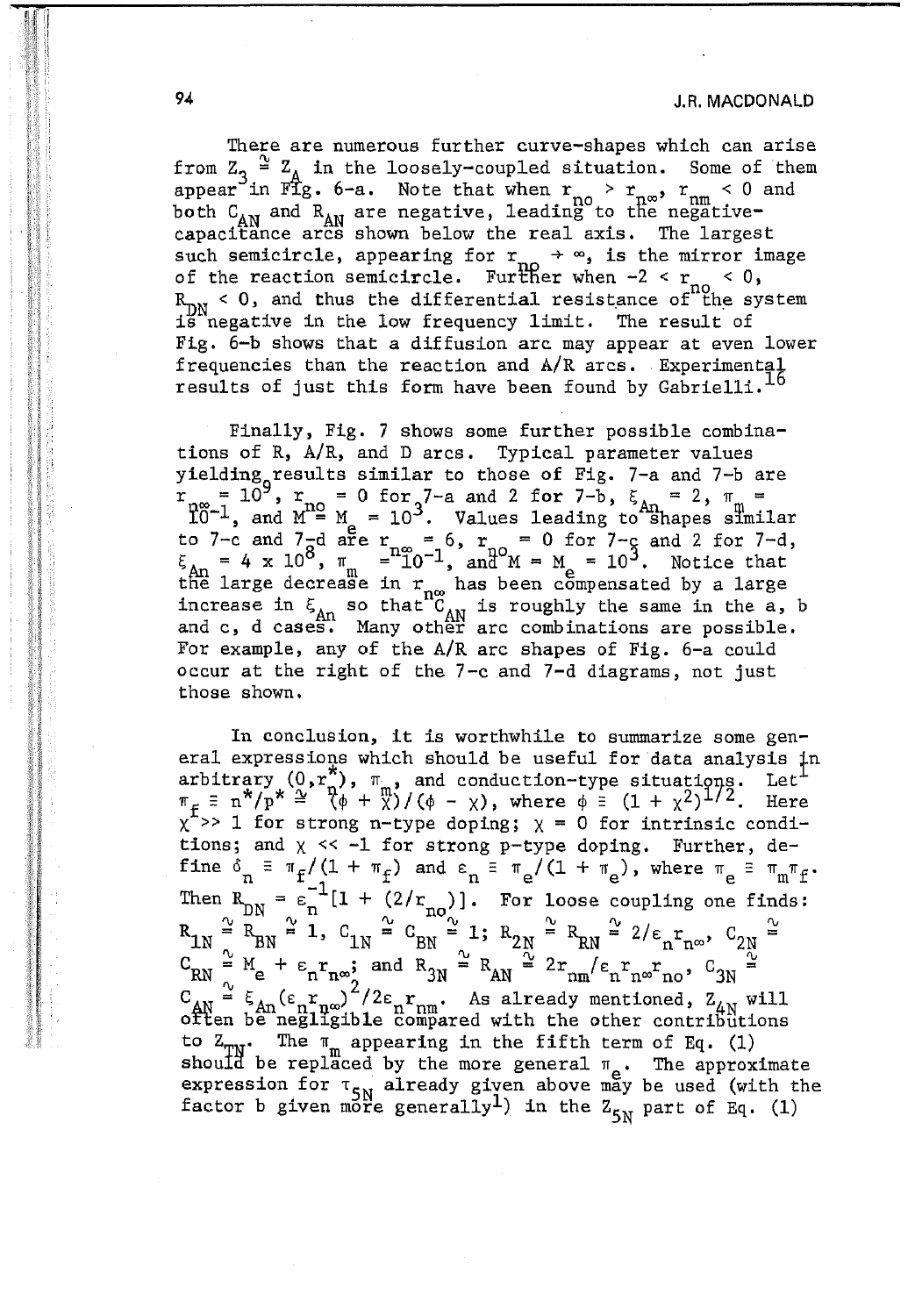

 $(a)$ 



Further  $(0, r_n^*)$  response for (a)  $\pi_m \gg 1$ ,  $r_n \approx 1$ ,  $\gamma_{n0} \approx 1$ , and various values of  $r_n$ . (b) As in (a) but  $\pi_m \approx 1$  and  $-\infty < r_{n0} < -2$ . Fig. 6

 $\zeta_{\rm m}$ 

 $\tilde{4}$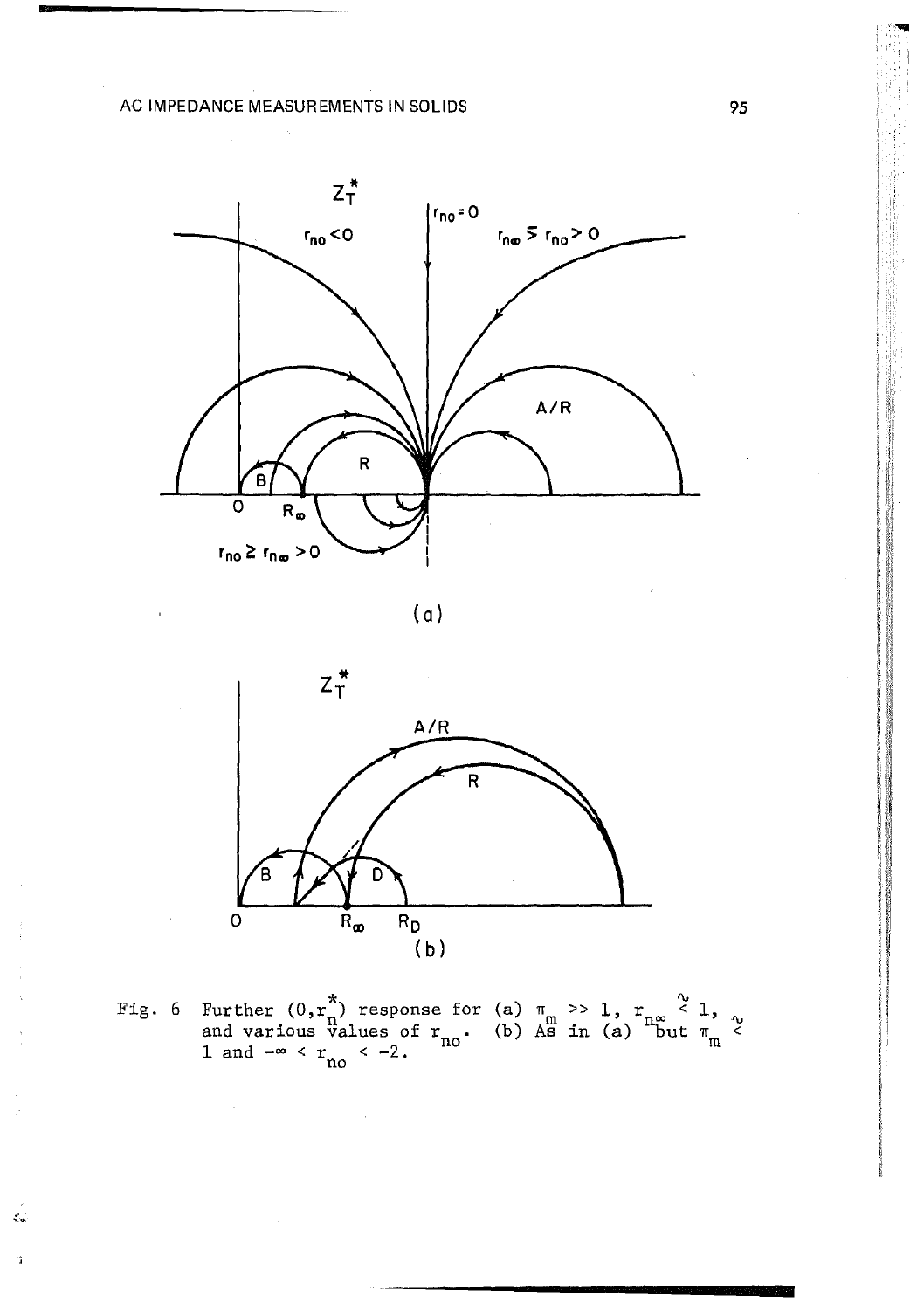

or its  $\alpha_5 \neq 0$  generalization. The quantity M<sub>e</sub> usually may<br>be taken as M multiplied by a factor dependent<sub>i</sub>gn m<sub>m</sub>, recombination, and  $\delta_1$ . This factor reduces to  $\delta_0$   $\delta_1$  in the  $\pi_m$  >> 1,  $\approx$  full dissociation situation.

#### REFERENCES

- 1. J. R. Macdonald, J. Chem. Phys. 58, 4982 (1973).
- 2. J. R. Macdonald in Electrode Processes in Solid State lonies, edited by M. K1eitz and J. Dupuy (D. Reidel Publishing Co., Dordrecht-Ho11and, 1976).
- 3. J. R. Macdonald, J. Electroana1. Chem. 53, 1 (1974).
- 4. J. R. Macdonald, J. Chem. Phys. 61, 3977 (1974).
- 5. J. R. Macdonald, J. Electroanal. Chem. 70, 17 (1976).
- 6. J. R. Macdonald and P.W.M. Jacobs, J. Phys. Chem. Solids, to be published.
- 7. J. R. Macdonald, J. Chem. Phys. 29, 1346 (1958).
- 8. J. R. Macdonald, J. Phys. C: Solid State Phys. 2, L327 (1974);  $8, L63$  (1975).